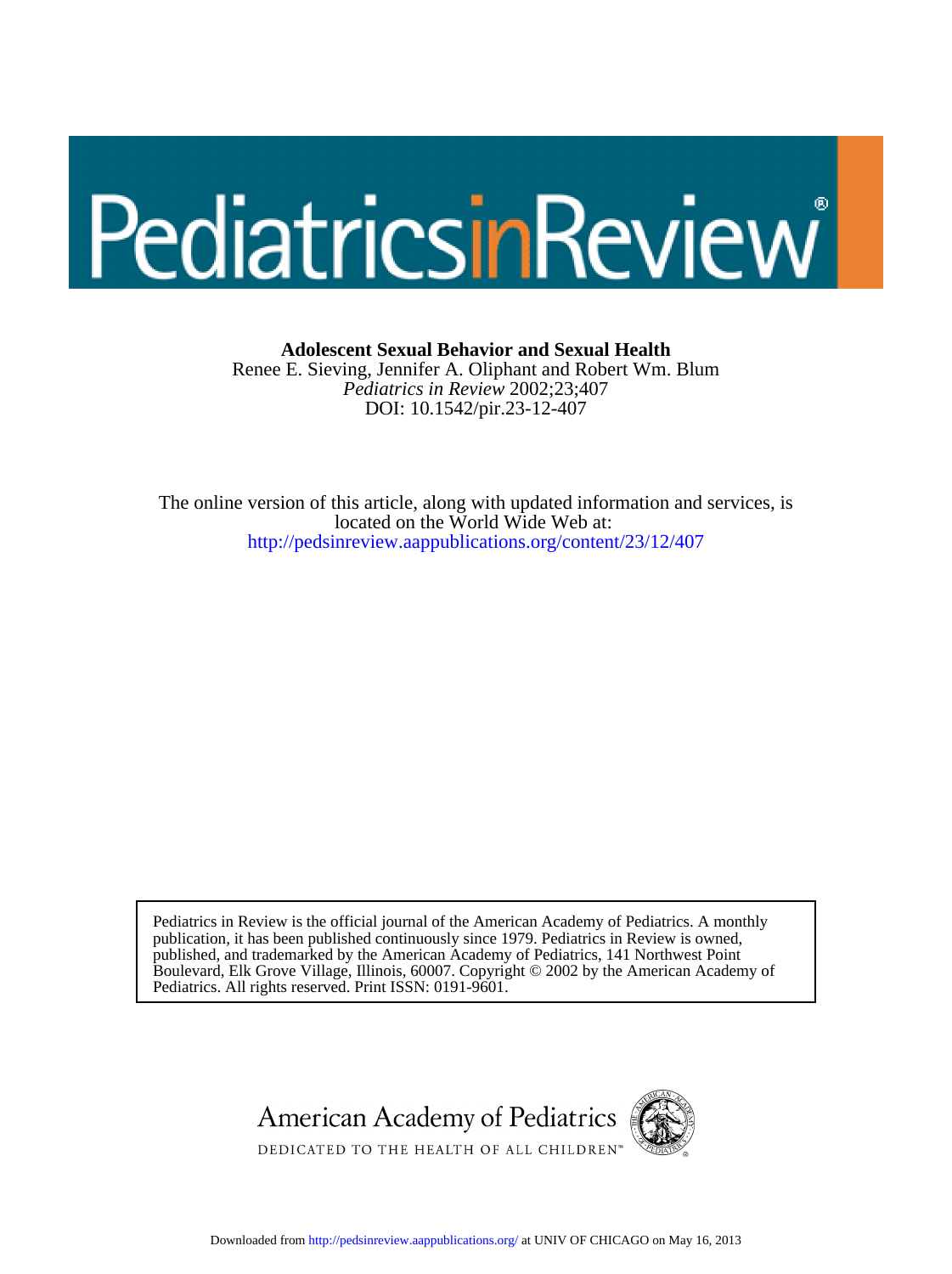# **Adolescent Sexual Behavior and**

Renee E. Sieving, PhD, RNC,\* Jennifer A. Oliphant, MPH,\* Robert Wm. Blum, MD, PhD\*

Objectives **After completing this article, readers should be able to:**

- **1. Describe the trends related to adolescent sexual and reproductive health in the United States.**
- **2. Explain the steps of becoming a sexually healthy adult in the United States.**
- **3. Describe the continuum of sexual risk.**
- **4. Delineate the best method of encouraging behavior change among adolescents.**
- **5. Characterize how the law affects adolescents' access to reproductive health care.**

## **Introduction**

Adolescent sexual behavior is influenced by a complex set of interactions of biology and genetics, individual perceptions, personality characteristics, and sociocultural norms and values. This article addresses trends related to sexual and reproductive health of adolescents as well as clinical assessment and interventions designed to reduce sexual risk and promote sexual health of the adolescents in the United States.

## **Patterns and Trends in Adolescent Sexual Health**

## **Sexual Behavior**

Perhaps in no other single area has there been as dramatic a change in the past decade as in adolescent sexual and reproductive health. There has been a small but significant decline in the percentage of teens who report having had sexual intercourse today compared with a decade ago. Specifically, in 1988, 53% of teenage females and 60% of males reported ever having had sexual intercourse; a decade later it was 50% and 55%, respectively. However, there has been an even more dramatic trend toward early initiation of sex. In 1988, 11% of adolescent females 14 years of age and younger reported having had sexual intercourse; a decade later it was 19%.

Although we tend to think of youths who have initiated intercourse as being "sexually active," substantial data suggest otherwise. In fact, Terry and Manlove noted that in 1997, only 37% of females and 33% of males who reported ever having had sexual intercourse said that they had sex in the past 3 months. In 1995, the majority of sexually experienced high school teens (54% of males and 70% of females) had either no partners or one partner in the previous year.

## **Sexual Orientation**

Children engage in sexual play with same-gender friends as a normative part of development. During adolescence, engaging in sexual activity with boys and girls may be a way of testing one's own sexual feelings. Although sexual orientation is believed to be determined before adolescence, its expression may be postponed until early adulthood or indefinitely, making it difficult to estimate the prevalence of homosexuality and bisexuality among adolescents. Uncertainty about sexual orientation may diminish during the adolescent years, with corresponding increases in homosexual and heterosexual affiliation. Among adults, sexual orientation prevalence estimates vary with the operational definition of homosexuality. Using a definition that included both homosexual behaviors and attrac-

Pediatrics in Review Vol.23 No.12 December 2002 407

<sup>\*</sup>Division of General Pediatrics and Adolescent Health, Department of Pediatrics, Medical School, University of Minnesota, Minneapolis, MN.

Preparation of this article was supported, in part, by grants from the Centers for Disease Control and Prevention, DHHS, to the National Teen Pregnancy Prevention Research Center (U48/CCU513331); and from the Maternal and Child Health Bureau, HRSA, DHHS, to the Leadership Education in Adolescent Health Program (MCJ279640A).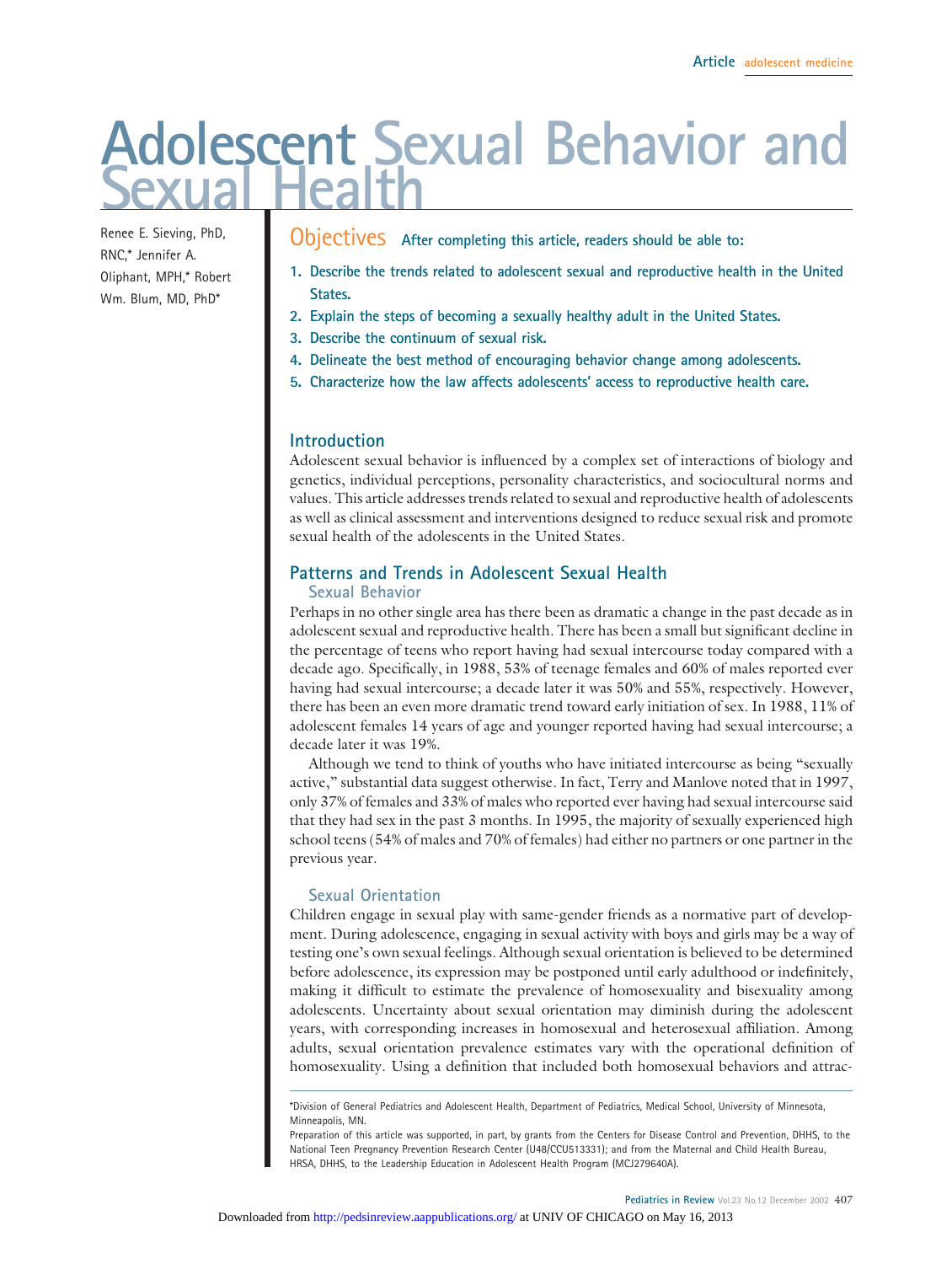

**Figure 1. Trends in contraceptive use at first sex among females ages 15 to 19 years.**

tions**,** Sell and colleagues estimated the prevalence of homosexuality nationwide to be about 20.8% among adult males and 17.8% among adult females.

In part due to the social stigma surrounding homosexuality and the lack of socially sanctioned ways to explore their sexuality, gay and lesbian adolescents typically experience a period of identity confusion in their process of sexual identity development. Some young people deal with this confusion through sexual encounters with multiple same- and opposite-gender partners or by engaging in other high-risk behaviors. For example, research suggests that adolescent girls who report being bisexual or lesbian have pregnancy rates that are as high or higher than their heterosexual female peers.

### **Contraception**

Over the past 20 years, there has been a continuous rise in contraceptive use by America's teenagers. Specifically, according to data from the National Survey of Family Growth, 48% of young people ages 15 to 19 years used any contraception at first intercourse in 1982. This rose to 76% by 1995. Most of the increase reflected a nearly threefold increase in condom use during that 13-year period (Fig. 1).

Despite these positive trends, other indicators of contraceptive use among teenagers have decreased significantly. Specifically, although 43% of sexually active adolescent females said that they used oral contraceptives (OCPs) in 1988, the usage rate had decreased to 23% by 1995. Although the decline in OCP use was offset partly by increases in the use of injectable contraceptives, it was not offset by the use of other contraceptives at most

recent intercourse, which remained stable (26% in 1998 compared with 28% in 1995).

## **Pregnancy**

Birth rates among 15- to 19 year-olds decreased dramatically during the 1990s, from a high of 62.1 per 1,000 in 1991 to 49.6 per 1,000 in 1999, which is the lowest rate since records were first collected in 1940. The 1999 rate represents a 20% decline for the decade. When the trends in pregnancy rates are analyzed by age, the greatest decline was seen among the youngest teens  $\left($  <15 y), in which there was a decrease of 24% compared with declines of

17% among 15- to 17-year-olds and 12% among 18- to 19-year-olds. There was a 29% reduction in births over the same period for those younger than 15 years, 21% for 15- to 17-year-olds, and 13% for those 18 to 19 years old. Among ethnic groups, the birth rates for African-American teens dropped most dramatically (26%) compared with whites (19%), Asian/Pacific Islanders (16%), and Native Americans (15%). Concurrent with this downward trend has been a decline in abortions among adolescents, from 37.6 per 1,000 adolescent women ages 15 to 19 years in 1991 to 29.2 per 1,000 in 1996. Darroch and Singh attribute 75% of the decline in adolescent pregnancy rates to improved contraceptive use, with the remaining 25% attributable to abstinence. Although other authors have reached similar conclusions, key influences in the decline of teen pregnancy remain a hotly debated topic.

## **Adolescent Sexual Health: What Is It? How Do We Promote It?**

A key developmental task of adolescence is to become a sexually healthy adult (Table 1). As clinicians, we can encourage development of sexual health among our adolescent patients by providing accurate information about sexuality, fostering responsible communication and decision-making skills, and offering guidance and support for young people to explore sexual attitudes and develop positive sexuality values. We also can encourage parents to communicate with their adolescent children in ways that promote sexual health and discourage risky sexual behavior. As members of individual communities and society at large, we can advocate for teenagers' access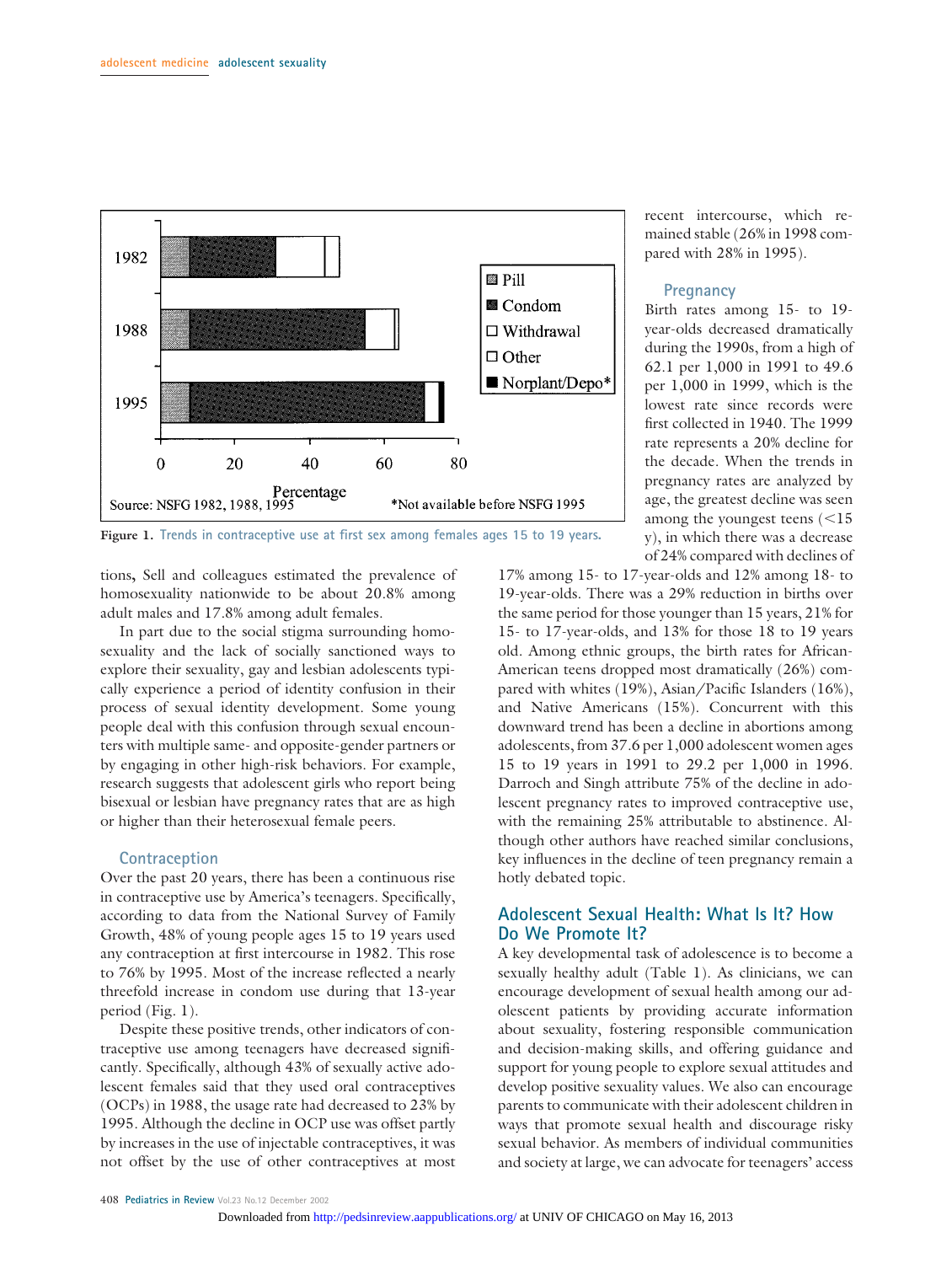# **Table 1. Adolescent Sexual Health**

**Includes:**

- **Sexual development**
- **Reproductive health**
- **As well as the following abilities:**
- **Appreciation of one's own body**
- **Development and maintenance of meaningful interpersonal relationships**
- **Avoidance of exploitative or manipulative relationships**
- **Affirmation of one's own sexual orientation and respect for the sexual orientation of others**
- **Interaction with both genders in respectful and appropriate ways**
- **Expression of affection, love, and intimacy in accord with personal values**
- **Expression of one's sexuality while respecting the rights of others**

Adapted from Sexuality Information and Education Council of the United States, 1996; 2000.

to comprehensive sexuality education; affordable, sensitive, and confidential reproductive health-care services; and high-quality education and employment.

Adolescents should be encouraged to delay sexual activity until they are physically, cognitively, and emotionally ready for mature sexual relationships and their consequences. They should receive education about intimacy, sexual limit-setting, resistance to negative sexual pressures, benefits of abstinence, prevention of sexually transmitted infections (STIs), contraception, and delay of pregnancy. Because many adolescents are or will be sexually active, they should receive support and guidance in developing skills to evaluate their readiness for responsible sexual relationships.

Research has shown that adolescents get their sexual health information from a variety of sources. In a recent survey, 412 tenth graders were asked about their major sources of sexual information. Similar to patterns in previous research, friends were mentioned most often, with 63% of respondents noting that they obtained information related to sexual health from their friends. Siblings and cousins, the Internet, and magazines tied as the second most common source (31% of respondents); parents and clinics/health-care practitioners also were common sources of sexual information (each noted by 29% of respondents). However, when these teens were asked about their most valued sources of information on birth control and safer sex, their four top endorsements

included friends, parents, siblings and cousins, and clinics/health-care practitioners. Because teens value adults as sources of information, it is important for parents and health-care practitioners to initiate conversations and share timely, accurate information, lest adolescents obtain information only from other, perhaps less reliable, sources.

# **Interviewing Adolescents: Asking the Right Questions**

Individuals face many risks related to sexual and reproductive health as they venture through the developmental stages of adolescence. However, as noted in Figure 2, individual-level and environmental protective factors buffer many teens from these risks.

In the span of a brief office visit, how can health-care practitioners assess risk and protective factors in the life of a young person? The HEADSSS mnemonic (Home and family; Education and school; Activities and friends; Drugs, alcohol, and tobacco use; Sexuality and sexual activity; Safety, violence, and abuse; Suicide, depression, and emotional distress) provides an optimal strategy for clinical assessment. Assessment within these domains provides information that is pertinent to the health of adolescents.

Starting with general, open-ended questions from the HEADSSS assessment, followed by more specific sexual health questions, allows the clinician to assess risk and protective factors while gaining an adolescent patient's trust. Adolescents are most likely to respond honestly to opened-ended, nonjudgmental questions. Close-ended or seemingly judgmental questions tend to elicit socially desirable (although not necessarily honest) responses. Before beginning a HEADSSS assessment, clinicians should explain briefly the routine nature of their questions and why they ask them (eg, "As I do with all the teens I see in clinic, I'm going to ask you several questions to give me a better sense of things that can affect your health."). This explanation may be especially important with new adolescent patients and with younger teens, who may be acutely aware or easily embarrassed by the physical, emotional, and social changes they are experiencing.

Although there are no "magic" questions, certain interviewing strategies result in more accurate understandings. Using HEADSSS as a guide, the clinician starts by asking questions about home, education, and activities and proceeds toward sexuality. Opening questions related to sexual health could include "With whom do you spend time?" or "Is there someone special in your life you consider to be your boyfriend or girlfriend?"

Pediatrics in Review Vol.23 No.12 December 2002 409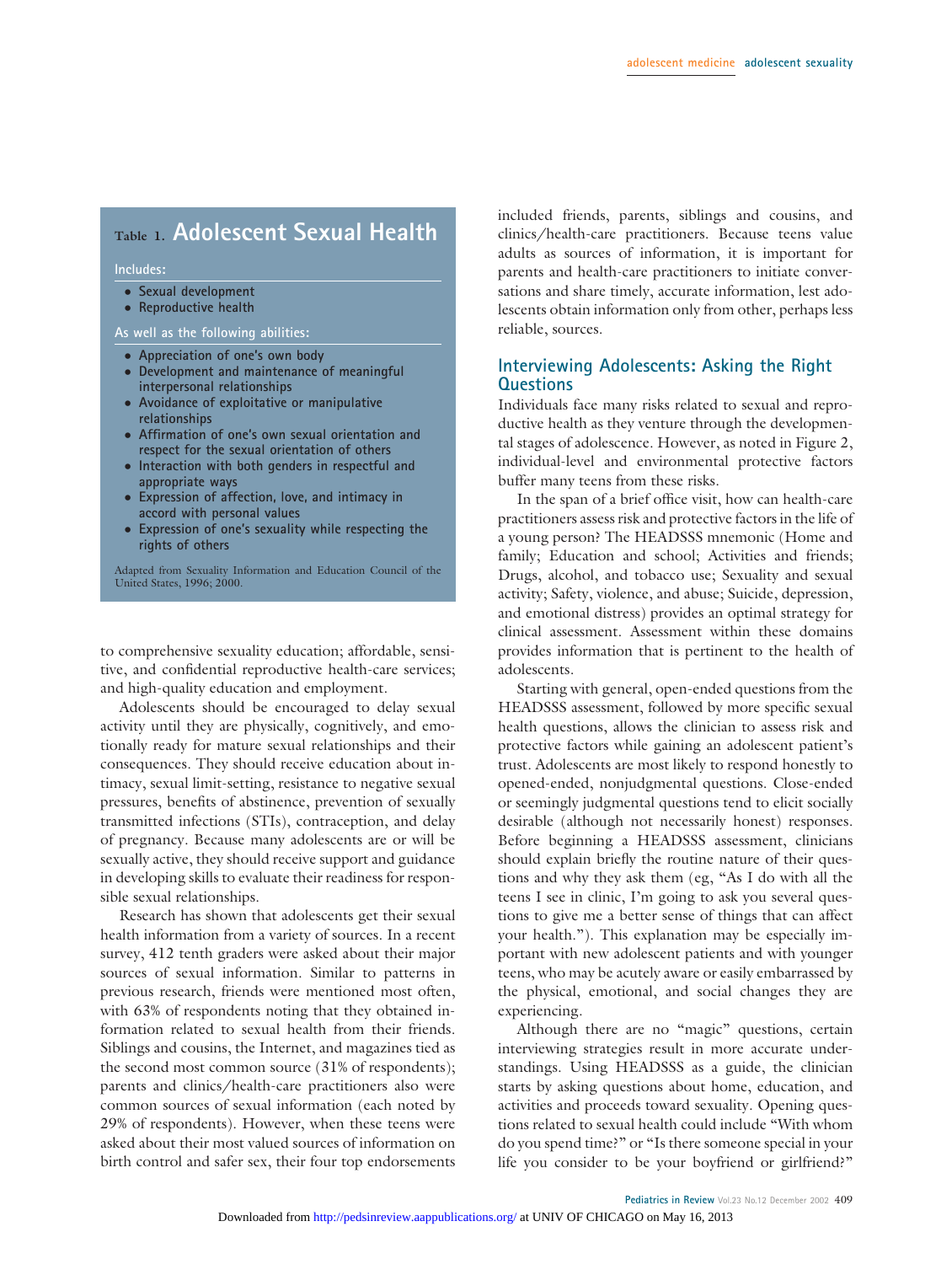

**Figure 2. Predictors and protectors of sexual risk among adolescents. Adapted from a paper prepared for the World Health Organization by R. Blum, 2001.**

These can be followed by more specific questions such as "What kinds of questions do you have about sex that you've never really had the chance to ask?" and "Is there anyone with whom you are having sex now. . .have had sex in the past. . .or are planning to have sex in the near future?" Screening questions regarding sexual attractions and behaviors should be phrased in ways that allow adolescents to discuss same- and opposite-sex attractions, behaviors, and affiliations.

Asking questions that define sexual intercourse help both the clinician and patient clarify what types of sexual risk the adolescent may be taking and allows discussion of abstinence. For example, a clinician might ask, "There are different kinds of sex–anal, oral, and vaginal sex. What kinds of sex are you having?" or "Now or in the past have you had sexual relations with males, females, or both?" Discussing types of sexual activity is important because involvement and understanding vary greatly among adolescents. Giving a range of choices may be surprising to some teens, but may elicit honest responses from others.

Counseling about contraception and pregnancy prevention is especially pertinent with an adolescent. Even those currently practicing abstinence need to learn about contraception for future consideration. A question such as "What are you doing to protect yourself from pregnancy?" or "What are you doing to protect yourself from sexually transmitted infections?" works for both males and females and for abstinent patients.

Finally, closing with a question inviting additional comments shows adolescents that the clinician cares about him or her and about a specific health concern, a characteristic that adolescents consistently remark they desire in health-care practitioners. For example, a clinician might ask, "Is there anything else that I need to know or that you want to ask me so I can provide you with good health care?" This type of question encour-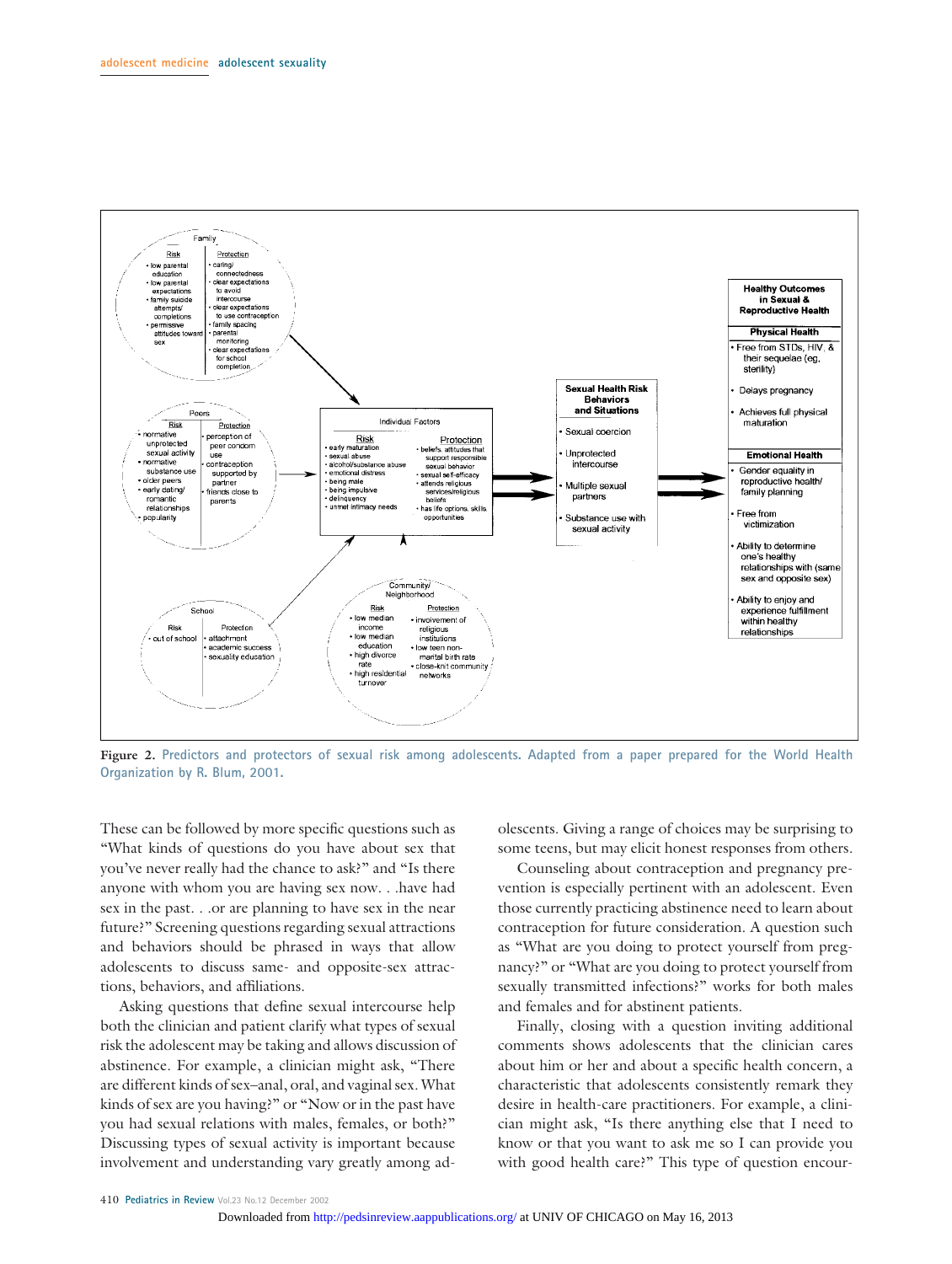# **Table 2. Assessing An Adolescent's Level of Sexual Risk**

- **Intensity of involvement in sexual risk behavior from a level of experimentation to a level of commitment**
- **Number of different risk behaviors in which an adolescent is involved and degree to which behaviors constitute an organized pattern or lifestyle**
- **Age of onset of sexual risk behavior**
- **Degree of simultaneous involvement in protective behaviors**

Adapted from R. Jessor, 1991

ages adolescent patients to take control of their own health and provides them an opportunity to address health issues not previously discussed.

## **Assessing Adolescents' Level of Risk**

Sexual risk behaviors, including early sexual debut, unprotected sexual intercourse, and multiple sexual partners, occur in a broader context. Table 2 provides guidelines for assessing adolescents' risk for negative outcomes associated with risky sexual behaviors. The intensity of involvement in sexual risk behavior ranges from no sexual relationship to unprotected sexual intercourse with multiple partners and prostitution. Although risky sexual behavior does not always indicate a high-risk lifestyle, sexual risk behaviors often cluster with other risk behaviors, including substance use, violence involvement, and poor school performance. Adolescents who engage in sexual intercourse at young ages are at higher risk for outcomes that can compromise their health. Finally, sexually active teens who exhibit few positive or prosocial behaviors, such as involvement in organized activities at school or in the community, are at higher risk for outcomes such as early sexual activity and pregnancy during their teenage years.

These guidelines help to differentiate high- from lower-risk clinical situations. High-risk situations are those in which there is serious and long-term involvement in an organized pattern of risk behaviors and few protective behaviors. Clinicians need to intervene whenever an adolescent's risk-taking behavior creates the potential for outcomes that can compromise health or when the behavior threatens the achievement of normal developmental tasks. The intensity of interventions must match both the individual adolescent's level of involvement in risk behavior and his or her readiness to change behavior.

## **Impact of Clinician Values When Working With Youth**

Values are an inherent aspect of sexuality. Patients and practitioners alike view sexuality through their own values "lenses." Sexual values are learned from home, school, religious organizations, media, and other social institutions. They are affected by exposure to life circumstances, values of one's peers, and one's own comfort with sexuality. It is important for clinicians to recognize their own values and be aware of situations in which these values have a positive or negative impact on the care being provided. Although it is not appropriate for clinicians to impose values on patients, it is appropriate to be a catalyst in helping adolescent patients explore and understand their own values. To be effective in working with adolescents, clinicians must first understand their own values.

## **Guidelines for Brief Office-based Interventions**

Among the "best bets" in brief office-based interventions are those that: 1) focus on building protection and reducing risk, 2) help teens build motivation or skills necessary for behavior change, 3) counsel parents about adolescent sexuality in ways that protect the adolescent patients' rights to confidential services, and 4) are based on an understanding of the legal framework related to adolescents' sexuality-related health care.

## **A Dual Approach: Building Protection While Reducing Risk**

Some behaviors, perceptions, and social forces increase adolescents' risk; other social and individual factors act as protective buffers, reducing the likelihood that young people will engage in risky sexual behaviors. Resnick and others suggest that the most effective interventions for adolescents simultaneously build protection and address risks that are amenable to change. Protective and risk factors are present within social contexts in which teens live and work as well as in the perceptions, beliefs, and behaviors of individual teens.

## **Behavior Change: Understanding Motivation and Skills**

Adopting healthy behaviors or giving up risky behaviors can be thought of as a process involving several distinct stages (Table 3). From this perspective, change is a "spiral" process in which people typically regress and cycle back through earlier stages several times before they succeed in maintaining healthy behaviors.

Early in the process of behavior change, people often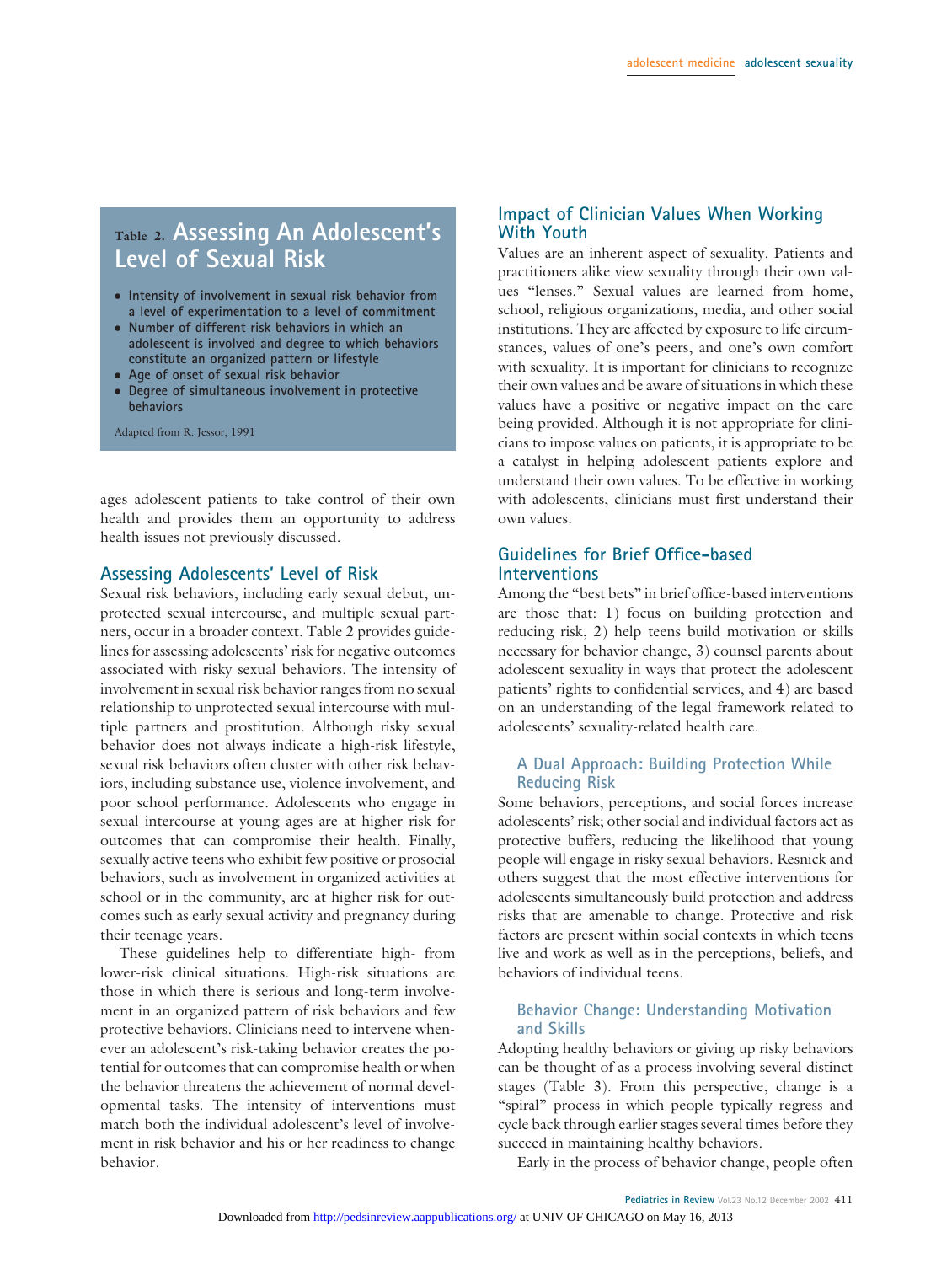# **Table 3. Stages of Behavior Change**

#### **Precontemplation**

● **Not intending to change behavior in the foreseeable future.**

**Example: The sexually active adolescent who is not using condoms and has no intention to start doing so.**

#### **Contemplation**

● **Thinking about a change in behavior; considering the pros and cons of change.**

**Example: The sexually active adolescent who is not using condoms, but is considering use because he or she is worried about sexually transmitted diseases.**

#### **Preparation**

● **Intending to take action in the near future.**

**Example: The adolescent who has decided to talk with his or her partner tomorrow about using condoms when they have sex.**

#### **Action**

● **Actively modifying behavior, experiences, or environment to make a change.**

**Example: The teen who uses <sup>a</sup> condom the first time he or she has sex with <sup>a</sup> partner.**

#### **Maintenance**

● **Working on continuing or reinforcing behaviors adopted during the action stage.**

**Example: The teen who has been using condoms every time he or she has had sex with this partner over the past 6 months.**

lack the necessary motivation for change. In later stages, people tend to lack skills or confidence to bring about a behavior change. Assessing an adolescent's level of motivation and confidence to engage in or avoid a particular behavior gives clinicians a reference for initiating brief office-based counseling (Table 4).

Depending on where an adolescent is in the process of change, different types of interviewing strategies are useful in promoting healthy decision-making and action.

"Typical Day" strategies are useful in opening discussions and assessing an adolescent's readiness to change behavior. For example, a clinician might open a conversation about relationships, sex, and contraception in the following way: "Tell me about a typical day for you and

# **Table 4. Assessing Motivation and Confidence**

● **On a scale of 1 to 10, with 10 being really motivated, how motivated are you to \_\_\_\_\_ (eg, use birth control)?**

What would it take to move you from a 3 to a 7 in **terms of motivation?**

● **On a scale of 1 to 10, with 10 being really confident, how confident are you that you could**<br>start to (eq. use birth control)? **start to \_\_\_\_\_ (eg, use birth control)?**

**What would it take to move your confidence from <sup>a</sup> 3 to <sup>a</sup> 7?**

your boyfriend . . .What happens when you're together, how do you feel, when and how might you decide to have sex?"

"Good and Less Good Things" strategies are useful for exploring positive and negative perceptions teens may hold about an existing or new behavior. These strategies are useful with teens in early stages of behavior change. The goal is to help a teen identify and consider reasons that he or she might have for changing behavior. The following example illustrates a "good/less good" strategy: "For you, what are some of the good things about using a condom? And what are some of the less good things about using condoms?"

"So What?" strategies are useful in helping teens express concern about an issue. These strategies are useful with teens who are contemplating behavior change. The goal of these strategies is to have a teen voice a reason or reasons for change. The clinician might follow a discussion of good/less good things about an existing situation with a question such as: "What concerns you most about the way things are?"

"Now What?" skill-oriented strategies are most appropriate for teens in the preparation, action, and maintenance stages of behavior change. With these strategies, the goal is to help the teen plan and practice skills that allow him or her to take action in the direction of healthy behavior change.

Table 5 provides an additional set of guidelines to help adolescents develop and exercise decision-making skills. Rollnick and colleagues expand on office-based strategies that support healthy behavior change (see Suggested Reading).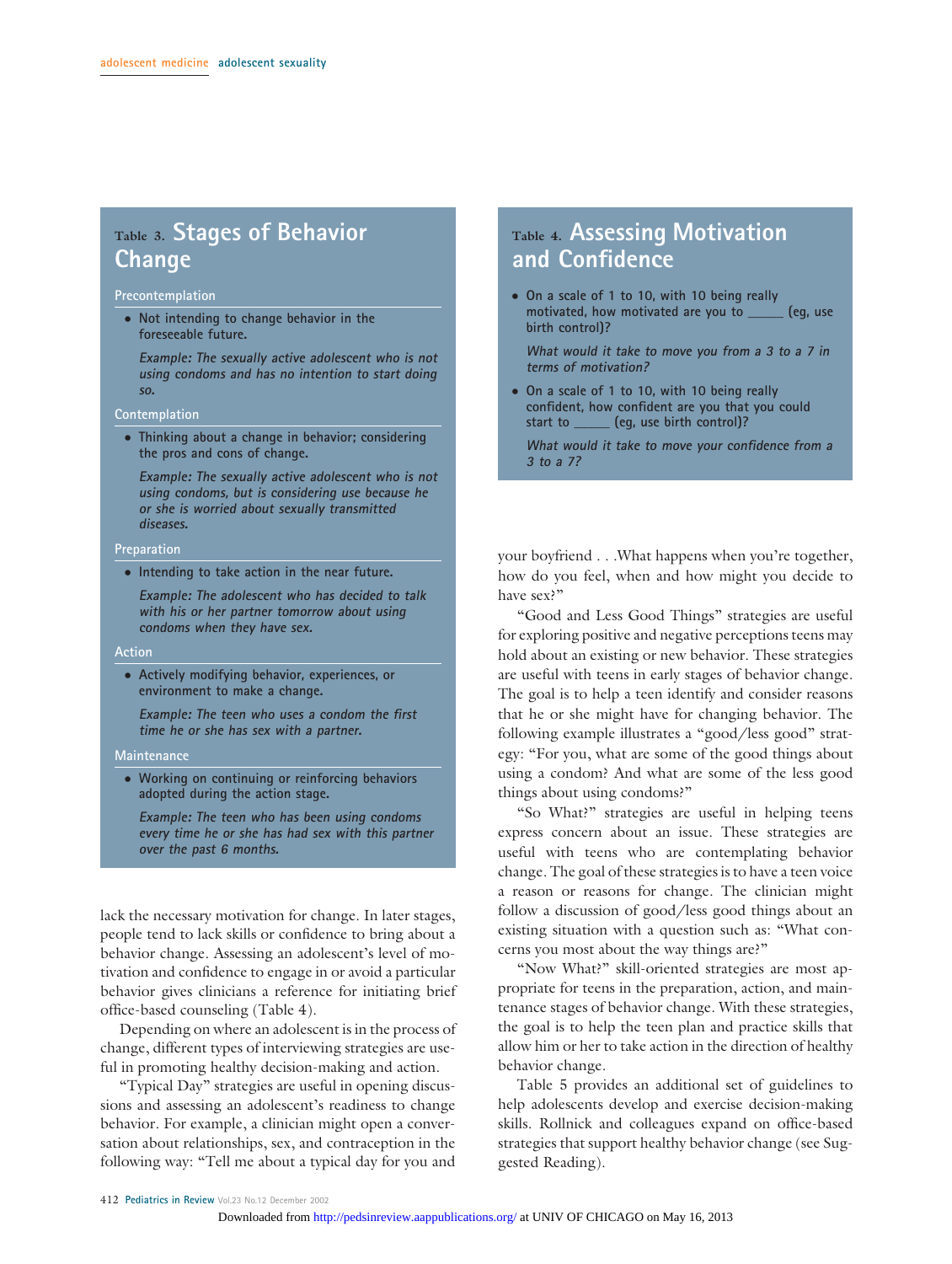# **Table 5. Help with Making Decisions**

- **Don't rush the teen into making a decision**
- **Present options for the future rather than a single course of action**
- **Describe what other teens have done when faced with similar situations**
- **Emphasize that "You are the best judge of what's best for you"**
- **Provide information in a neutral, nonpersonal manner**
- **Remember that failure to reach a decision is not a failed counseling session**
- **Resolutions to change often break down; make sure the adolescent understands this and doesn't avoid future contact with you if things change**
- **Acknowledge that commitment to change is likely to fluctuate; empathize with the teen**

## **Counseling Parents**

Research clearly documents that parents have an influence on their adolescent childrens' sexual behaviors. Although parents cannot determine whether their children have sex, use contraception, or become pregnant, their values, parenting practices, and quality of their relationships with their children can make a difference.

Ideally, practitioners should set aside time during routine health supervision visits to talk privately with parents about issues related to parenting adolescents. Grounded in research on parental influence, the National Campaign to Prevent Teen Pregnancy articulated "Ten Tips" along with a list of resources for parents and other adults who work with young people for talking about love, sex, and relationships. These tips provide a useful guide for talking with parents around promoting sexual health and reducing sexual risk of their adolescent children.

*Be clear about your own sexual values and attitudes.* Before communicating with teens about sex, love, and relationships, it is important to clarify your own values and attitudes around these topics as they relate to adolescence.

*Talk early and often with your children about sex.* Kids have lots of questions about sex, and they often say that they'd like to go to their parents for answers. Initiate an honest and respectful conversation, remembering that two-way conversations are often more effective than one-way lectures. Ask teens what *they* think and what they want to discuss so you can start at their point of interest. Research clearly shows that talking with children

about sex does *not* encourage them to become sexually active.

*Help your teenagers find options for their future that are more attractive than early pregnancy and parenthood.* The chances that your children will delay sex and pregnancy are increased substantially if their futures appear bright. As parents, you can help your children reach toward the future by helping them set meaningful goals, talking to them about what it takes to make the future plans come true, and helping them reach their goals. In particular, by becoming involved in community service, adolescents learn job skills and come into contact with a group of committed and caring adults.

*Let your teens know that you value education.* Encourage your children to take school seriously and set high expectations for their school performance. Be attentive to your children's progress in school; intervene early if they are not doing well. Get to know your children's teachers, principals, coaches, and guidance counselors. Volunteer at school if possible.

*Know what your kids are watching and reading and to what they are listening.* The media is full of material sending the wrong messages: Sex rarely has meaning, unplanned pregnancy seldom happens, and few people having sex appear to be especially committed to each other. Is this consistent with your values? If not, it's important to talk with your children about what the media portray and what you think about it. Encourage your children to think critically, asking them what they think about the programs they watch and the music to which they listen.

*Supervise and monitor your children.* Establish rules, curfews, and standards for behavior, preferably through a process of respectful family communication.

*Know your children's friends and their families.* Friends have substantial influence on each other, so help your children to become friends with kids whose families share your values. Welcome your children's friends into your home and talk to them openly. Consider talking with parents of your children's friends to establish common rules and expectations.

*Discourage early, frequent, and steady dating.* Group activities among teenagers are important and fun, but allowing teens to begin steady, one-on-one dating much before age 16 years can lead to trouble. Let your children know your expectations about dating throughout childhood or they may think that you just don't like a particular person or invitation.

*Build close, caring relationships with your children early in childhood.* The previous tips work best when they occur in the context of caring, connected parent-child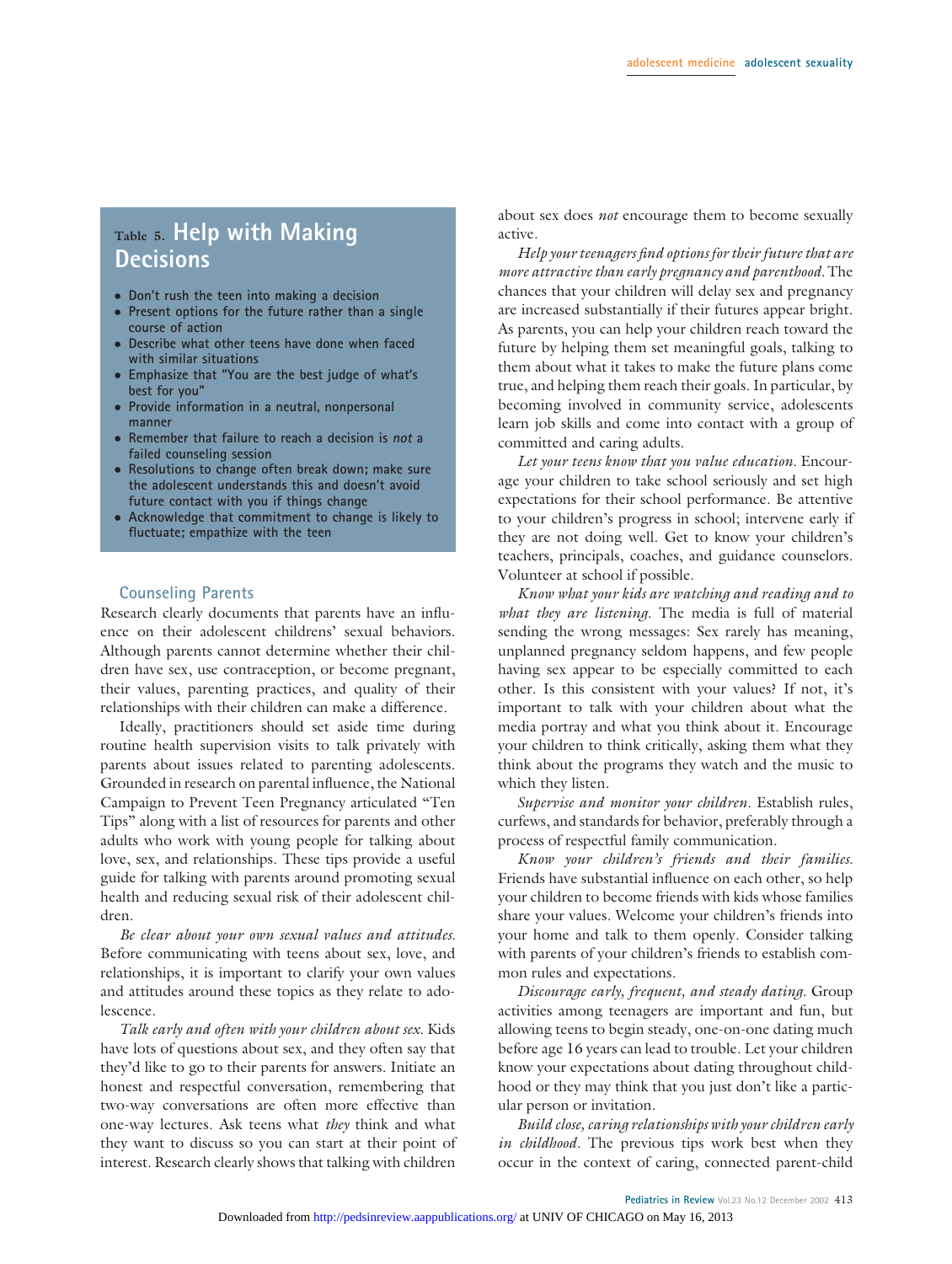relationships. Strive for relationships that are warm, firm in discipline, rich in communication, and that emphasize mutual trust and respect.

For more information as well as resources for parents to talk with teens, visit the Campaign's website at http://www.teenpregnancy.org.

### **Legal Considerations**

The legal precedent that many minors have the capacity and, indeed, the right to make important decisions about health care has been established in federal and state policy. At a minimum, the law must offer two different kinds of protection: 1) federal and state laws must allow an adolescent who is a minor to give his or her own



consent for care, and 2) laws must ensure that information about care will not be disclosed without the young person's agreement, except in uncommon circumstances. To ensure these protections, experts recommend that the source of health-care funding accommodate provision of independent and confidential services to minors.

The necessity for the law to provide for and protect confidential access to reproductive and sexuality-related care is not inconsistent with the idea that parents play an important role in the care of their adolescent children's health-care needs. Practitioners, parents, and adolescents interact to different degrees around decisions related to health care, depending on the nature of medical issues, family dynamics, and the developmental maturity and legal status of the minor. Many adolescents voluntarily involve their parents in health-care decisions, and many parents are aware of health-care services that adolescents receive. However, some adolescents cannot or will not involve their parents when seeking care. For these young people, legal protection of the ability to give consent and to receive confidential services is necessary.

Many states specifically authorize minors to consent to contraceptive services, testing and treatment for human immunodeficiency virus infection and other STIs, prenatal care and delivery services, treatment for alcohol and other drug abuse, and outpatient mental health care.

English and colleagues provide a state-by-state review of minor consent statutes (see Suggested Reading).

## **Conclusion**

Office-based interventions are most likely to contribute to a reduction of risks and promotion of sexual health among young people if they occur in concert with other efforts in schools, communities, and families. Kirby describes key characteristics of successful multilevel efforts to prevent pregnancy and promote sexual health of adolescents. Building skills in effective office-based interventions is worth the effort because although adolescents frequently appear to dismiss our guidance, they listen actively to what clinicians have to say. Whether such

> interactions facilitate an adolescent's process of making behavior change depends on the accuracy of information provided and the clinician's skills in connecting with and understanding a particular young person's perspectives and readiness for change. Finally, because clinicians may be one of very few adult resources in the

lives of some teens, they must be mindful of keeping "an open door" for ongoing conversation and support.

## **Suggested Reading**

- Abma J, Chandra A, Mosher W, Peterson L, Piccinino L. Fertility, family planning and women's health: new data from the 1995 National Survey of Family Growth. National Center for Health Statistics. *Vital Health Stat.* 1997;23(19)
- Borzekowski D, Rickert V. Adolescent cybersurfing for health information. *Arch Pediatr Adolescent Med.* 2001;155:813–817
- Darroch J, Singh S. *Why Is Teen Pregnancy Declining? The Roles of Abstinence, Sexual Activity and Contraceptive Use.* New York, NY: The Alan Guttmacher Institute; 1999
- DiCenso A, Borthwick V, Busca C, et al. Completing the picture: adolescents talk about what's missing in sexual health services. *Can J Pub Health.* 2001;92:35–38
- Dittus P, Jaccard J. Adolescents' perceptions of maternal disapproval of sex: relationship to sexual outcomes. *J Adolesc Health.* 2000;26:268–278
- Emmons K, Rollnick S. Motivational interviewing in health care settings: opportunities and limitations. *Am J Prev Med.* 2001; 20:68–74
- English A, Simmons P. Legal issues in reproductive health care for adolescents. *Adolescent Medicine: State of the Art Reviews.* 1999; 10:181–194
- English A, et al. *State Minor Consent Statutes: A Summary.* 2nd ed. Chapel Hill, NC: Center for Adolescent Health & the Law; 2001
- Goldenring J, Cohen E. Getting into adolescent heads. *Contemp Pediatr.* 1988;5:75–90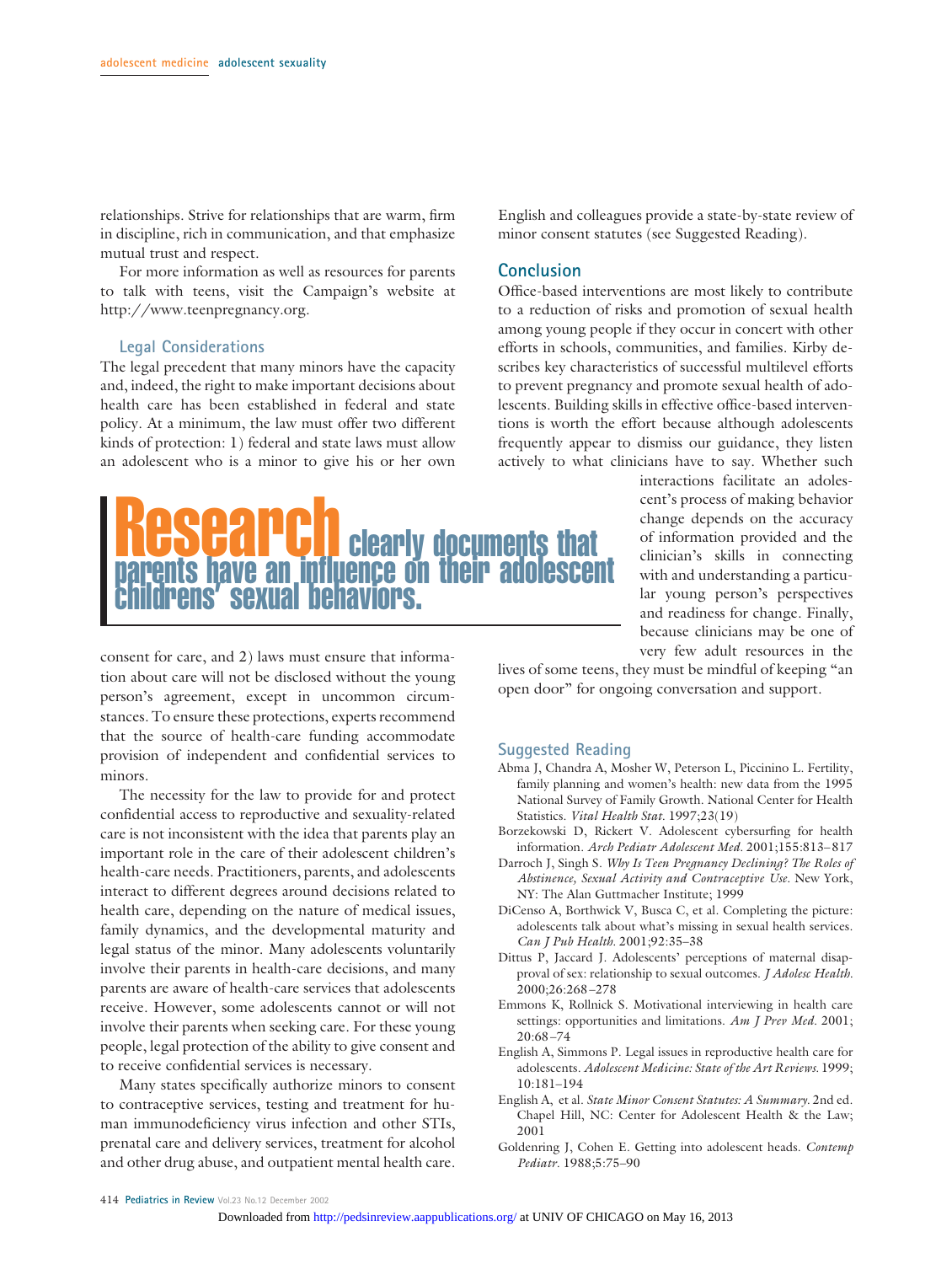- Jessor R. Risk behavior in adolescence: a psychosocial framework for understanding and action. *J Adolesc Health.* 1991;12: 597–605
- Kirby D. *Emerging Answers*. Washington DC: National Campaign to Prevent Teen Pregnancy; 2001
- Kirby D. *No Easy Answers*. Washington DC: National Campaign to Prevent Teen Pregnancy; 1997
- Meininger E, Cohen E, Neinstein L, Remafedi G. Gay, lesbian and bisexual adolescents. In: Neinstein L, ed. *Adolescent Health Care: A Practical Guide.* 4th ed. Baltimore, Md: Williams & Wilkins; 2002
- Miller B. *Families Matter: A Research Synthesis of Family Influences on Adolescent Pregnancy*. Washington, DC: National Campaign to Prevent Teen Pregnancy; 1998
- National Campaign to Prevent Teen Pregnancy. *Ten Tips For Parents To Help Their Children Avoid Teen Pregnancy*. Washington, DC: National Campaign to Prevent Teen Pregnancy; 1998
- Paroski P. Health care delivery and the concerns of gay and lesbian adolescents. *J Adolesc Health Care.* 1987;8:188
- Philliber S. In search of peer power: a review of research on peer-based interventions for teens. *Peer Potential: Making the Most of How Teens Influence Each Other*. Washington, DC: National Campaign to Prevent Teen Pregnancy; 1999
- Remafedi G. Adolescent homosexuality: psychosocial and medical implications. *Pediatrics.* 1987;79:331
- Remafedi G, Resnick M, Blum R, et al. Demography of sexual orientation in adolescents. *Pediatrics.* 1992;89:714–721
- Resnick M. Protective factors, resiliency, and healthy youth devel-

opment. *Adolescent Medicine: State of the Art Reviews.* 2000;11: 157–164

- Rollnick S, Mason P, Butler C. *Health Behavior Change: A Guide For Practitioners*. New York, NY: Churchill Livingstone; 1999
- Saewyc E, Bearinger L, Blum R, et al. Sexual intercourse, abuse and pregnancy among adolescent women: does sexual orientation make a difference? *Fam Plan Perspect.* 1999;31:127
- Sell R, Wells J, Wypij D. The prevalence of homosexual behavior and attraction in the United States, the United Kingdom and France: results of national population-based samples. *Arch Sexual Behav.* 1995;24:235–248
- Sexuality Information and Education Council of the United States. *Annotated Bibliography: Adolescent Sexuality.* Available at: www.siecus.org/pubs/biblio/bibs0001.htm. Accessed April 2001.
- Sexuality Information and Education Council of the United States. *Guidelines for Comprehensive Sexuality Education: Kindergarten–12th Grade.* 2nd ed. Washington, DC: Sexuality Information and Education Council of the United States; 1996
- Sieving R, Sucoff C, Blum R. Maternal expectations, mother-child connectedness, and adolescent sexual debut. *Arch Pediatr Adolesc Med.* 2000;154:809–816
- Terry E, Manlove J. Trends in sexual activity in contraceptive use among teenagers. *Pregnancy Prevention for Youth (PPFY) Newsletter*. 2000:5
- Troiden R. Homosexual identity development. *J Adolesc Health Care.* 1988;9:105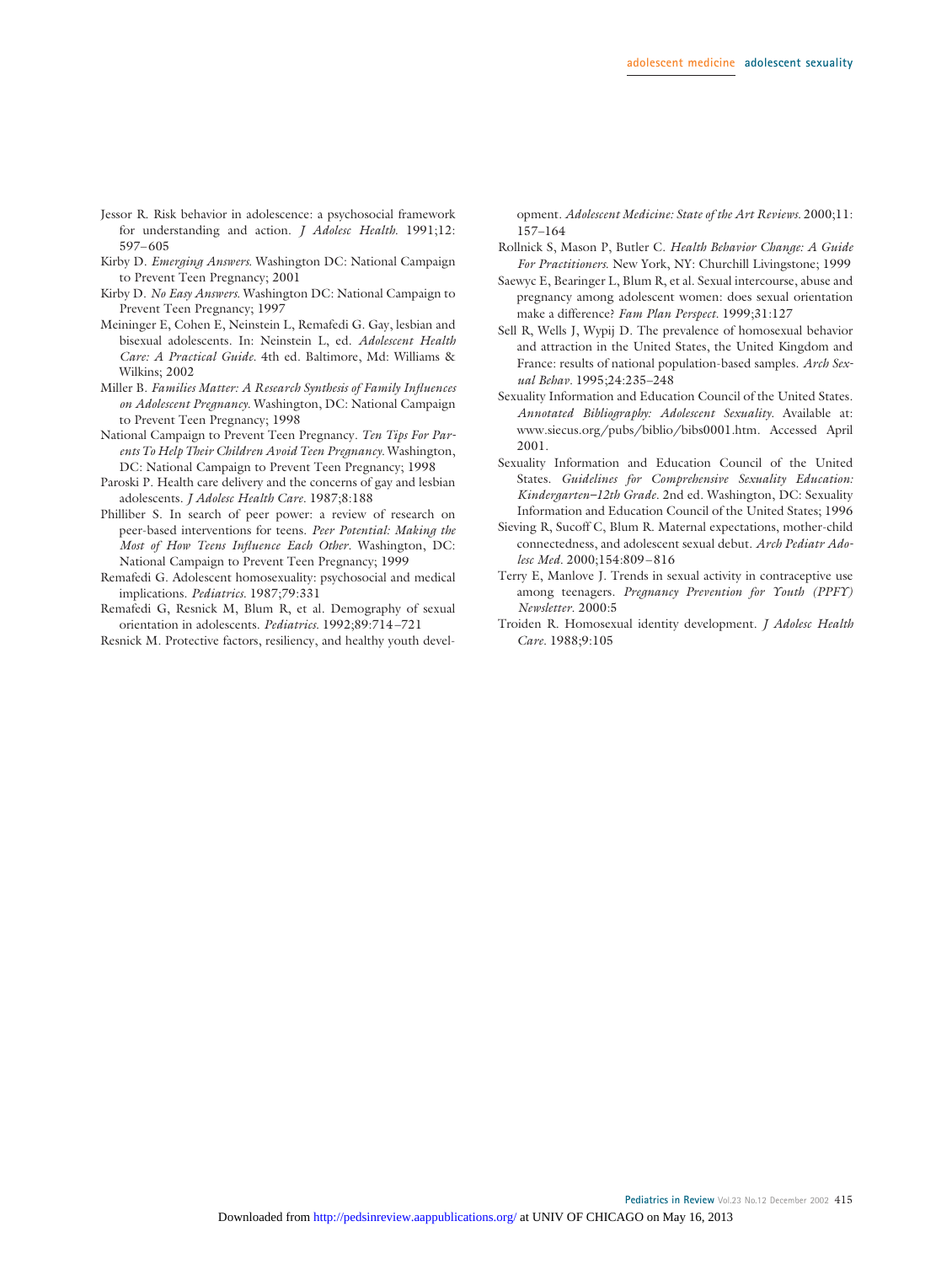# **PIR Quiz**

**Quiz also available online at www.pedsinreview.org.**

- **1. The most common source of sexual information among teenagers is:**
	- **A. Friends.**
	- **B. Health clinics.**
	- **C. Parents.**
	- **D. Siblings.**
	- **E. The Internet.**
- **2. The prevalence of sexual intercourse among teenagers during the late 1990s, as compared with a decade earlier, is best characterized as:**
	- **A. Decreased among both boys and girls.**
	- **B. Decreased among boys, but increased among girls.**
	- **C. Decreased among girls, but increased among boys.**
	- **D. Increased among both boys and girls.**
	- **E. Stable among both boys and girls.**
- **3. A 14-year-old girl who has been sexually active for several months comes to your office requesting a prescription for an oral contraceptive. The law:**
	- **A. Allows you to provide information and perform a health assessment, but prohibits you from prescribing a contraceptive without parental consent.**
	- **B. Allows you to provide information, perform a health assessment, and prescribe a contraceptive without parental consent.**
	- **C. Prohibits you from providing information, performing a health assessment, or prescribing a contraceptive without parental consent.**
	- **D. Is moot on the issue of parental consent, leaving the decision about provision of services and parental notification to your discretion.**
	- **E. Varies by state regarding the issue of parental consent and the services you can provide without parental notification.**
- **4. A 17-year-old boy who has been sexually active for 3 months almost purchased a package of condoms yesterday, but put them back when he saw a neighbor at the checkout line. He has decided to talk with his girlfriend this weekend about using them. This behavior best exemplifies which of the following stages of change?**
	- **A. Precontemplation.**
	- **B. Contemplation.**
	- **C. Preparation.**
	- **D. Action.**
	- **E. Maintenance.**